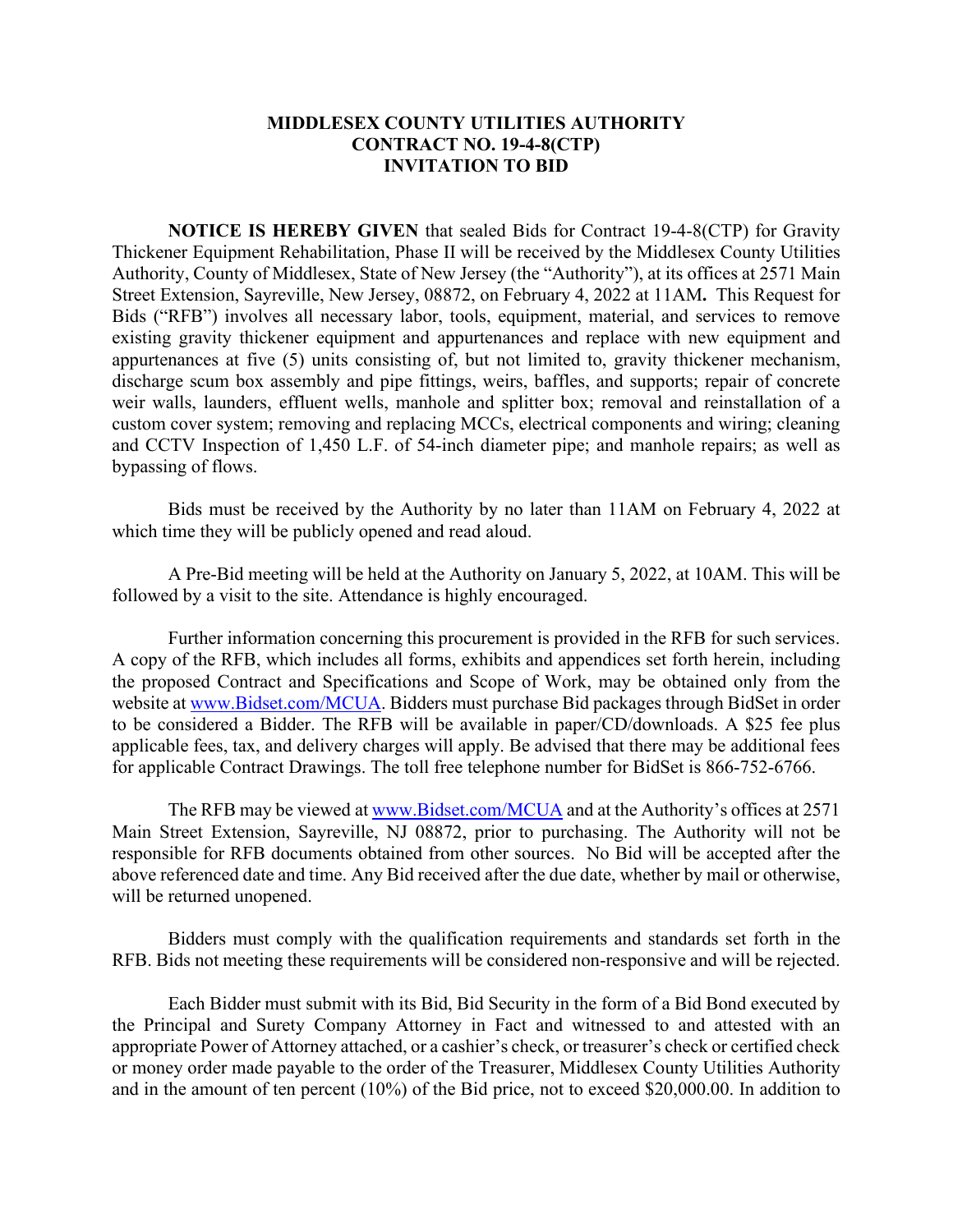the Bid Security, each Bid must be accompanied by a Consent of Surety written by a Surety Company listed on the Federal Treasury List (Environmental Protection Department Circular 570- Surety Companies Acceptable on Federal Bonds) as required by N.J.A.C. 7:22-3.17(g) and N.J.A.C. 7:22-4.17(g), and is licensed to do business in New Jersey and acceptable to the Authority, that in the event of an award of the Contract to the Bidder, said Surety will furnish the required contract bond(s) in the sum of the full amount of the Bid as set forth and as required in the RFB.

The contract bond(s) for this RFB include the following and must be from a surety company acceptable to the Authority and satisfying the requirements of the RFB:

- Performance Bond
- Labor and Materials Payment Bond
- General Maintenance Bond
- Environmental Maintenance Bond

The Successful Bidder will be required to present to the Authority the approved contract bonds duly executed and be prepared to execute the Contract within fifteen (15) days of the date of receipt of the Notice of Contract Award.

All Bidders and named subcontractors must possess current and effective Public Works Contractor Registration Certificates (PWCR) as of the Bid opening date. A Bidder who does not possess a valid PWCR as of the Bid opening date, or who names any subcontractor in its Bid who does not possess a valid PWCR as of the Bid opening date, will be deemed ineligible for contract award.

Bidders are requested to submit copies of all applicable PWCR certificates with their Bids. If copies of any of these certificates are omitted from the Bid, they shall be provided to the Authority within five (5) business days of its request. Notwithstanding any failure to provide copies of these certificates, however, the Authority shall have the right to independently verify Bidders' and named subcontractors' PWCR status from computerized systems maintained by the State and shall be guided accordingly in its award process.

Should the Successful Bidder fail to comply with the time provisions set forth above, the Authority may, at its direction, declare the Successful Bidder in default and the Contract abandoned, and the Authority may take such proceedings as it deems necessary in the best interests of the Authority.

Bids must be submitted in sealed envelopes with the name **"MCUA: Contract 19-4-8(CTP) / Gravity Thickener Equipment Rehabilitation, Phase II"** clearly marked on the outside of the envelope. Bids may not be e-mailed, faxed or transmitted over the telephone.

Bidders are required to comply with the requirements of N.J.S.A. 10:5-31 et seq. and N.J.A.C. 17:27, et seq., as amended and supplemented, Affirmative Action and Equal Employment Opportunities; N.J.S.A. 52:25-24.2, Disclosure of Interests, as amended and supplemented; applicable minimum State of New Jersey Labor Standards; the Buy American provisions; and